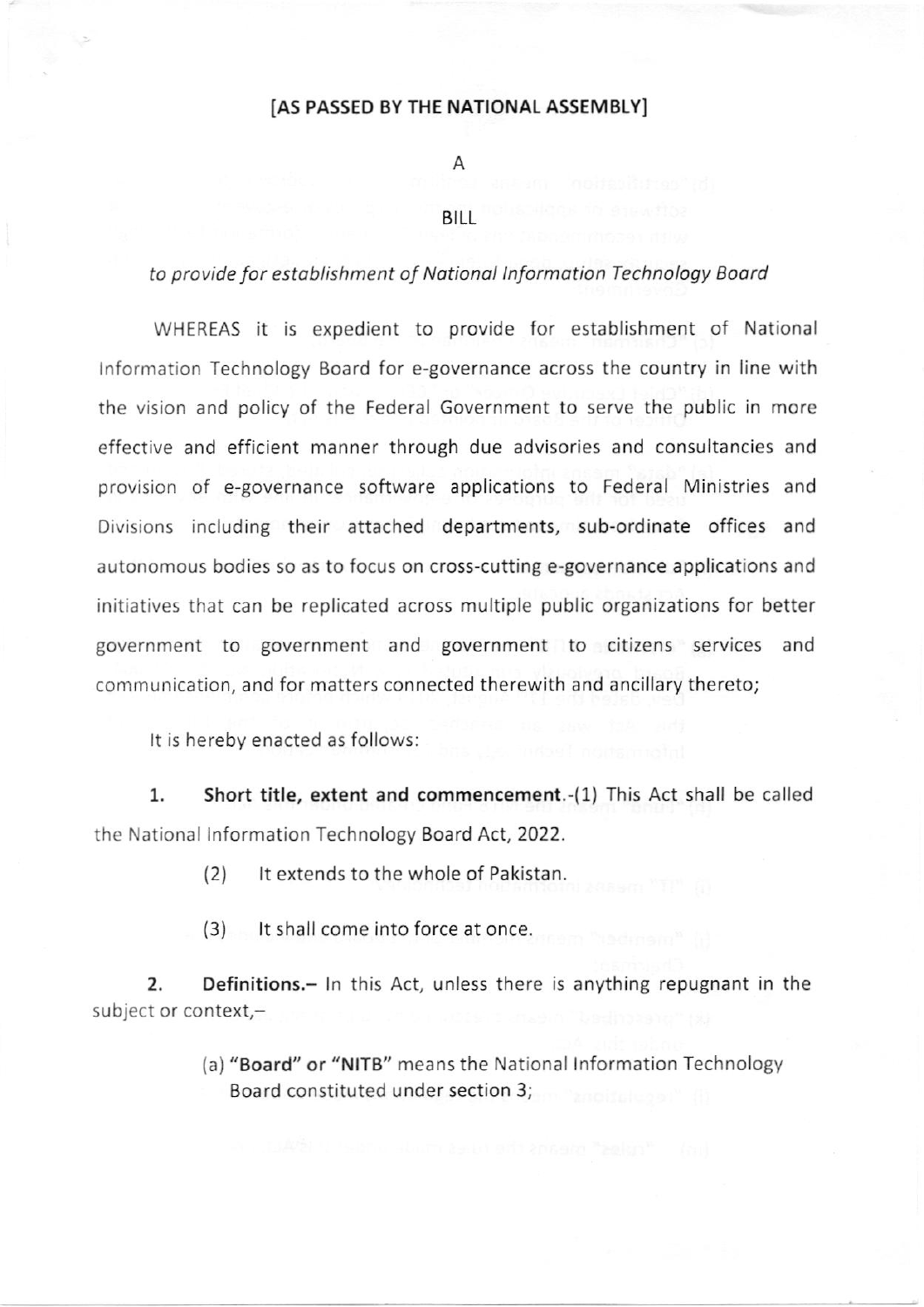- (b)"certification" means confirmation or approval of quality of software or application for the purposes of e-governance, in line with recommendations of lead Cyber and Information Technology security setup, department or organization designated by Federal Government:
- {c) "Chairman" means Chairman of the Board;
- (d) "Chief Executive Officer" or "CEO" means the Chief Executive officer of the Board appointed under this Act;
- (e) "data" means information collected, collated, stored, hosted a nd used for the purposes of e-governance, in line with any laws in force from time to time by the Federal Government;
- (f) "division concerned" means the division to which business of this Act stands allocated;
- (g) "erstwhile NITB" means the National Information Technology Board previously constituted vide Notification No. 6(13)/2004-Dev, dated the 11<sup>th</sup> August, 2014 which before commencement of this Act was an attached department of the Ministry of Information Technology and Telecommunication;
- (h)"Fund" means the NITB Fund created under this Act;
- (i) "lT" means information technology;
- (i) "member" means member of the Board and includes the Chairman:
- (k) "prescribed" means prescribed by rules or regulations made under this Act;
- {l) "regulations" means the regulations made under this Act;
- (m) "rules" means the rules made under this Act; and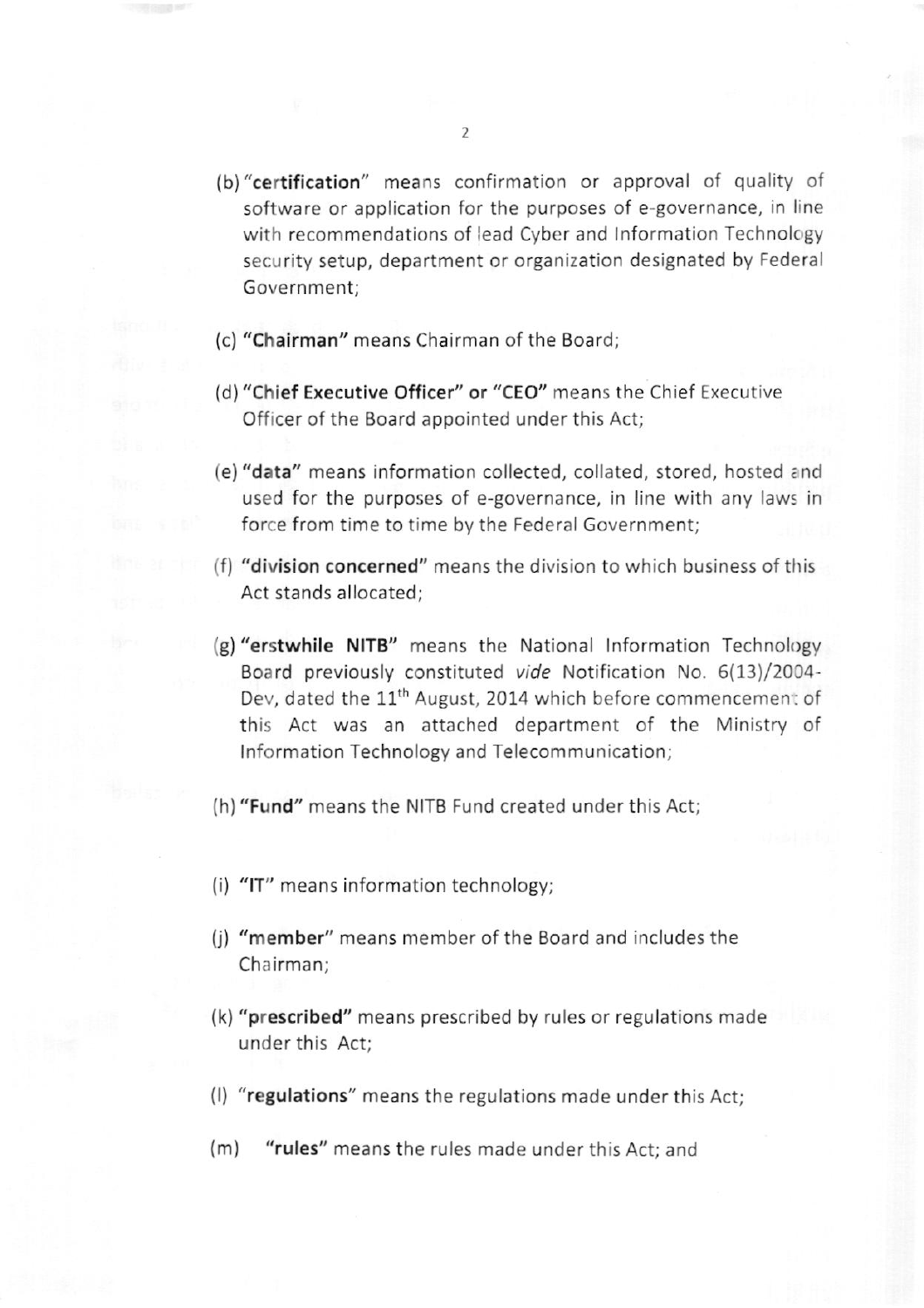(n)"standardization" means technical parameters conformed by the Board for the purposes of the e-governance to maximize compatibility, interoperability, quality and reusability in line with recommendations of lead cyber and lT security setup, department or organization designated by the Federal Government.

3. Establishment of the Board.- (1) As soon as may be but not later than thirty days of the commencement of this Act, the Federal Government shall, by notification in the official Gazette, establish a Board to be known as National Information Technology Board for carrying out the purposes of this Act.

12) The Board shall be a body corporate having perpetual succession and a common seal, with administrative and financial powers, subject to the provisions of this Act to enter into agreements and contracts, acquire, hold and dispose of property, both movable and immovable and to sue and to be sued.

(3) The headquarters of the Board shall be at lslamabad and it may set up offices at such place or places, with the prior approval of the Federal Government, as it may deem appropriate throughout Pakistan.

(4) The Board shall consist of the Chairman and Members.

4. Composition of the Board (1) The Board shall consist of-

| (a) | Federal Minister of the division<br>u lit ya shekingi na shekara wakati w<br>concerned       | Chairman          |
|-----|----------------------------------------------------------------------------------------------|-------------------|
| (b) | Secretary of the division concerned                                                          | Member ex-officio |
| (c) | Secretary, Finance Division<br>TO STERN                                                      | Member ex-officio |
| (d) | Secretary of the division to which<br>business of science and technology<br>stands allocated | Member ex-officio |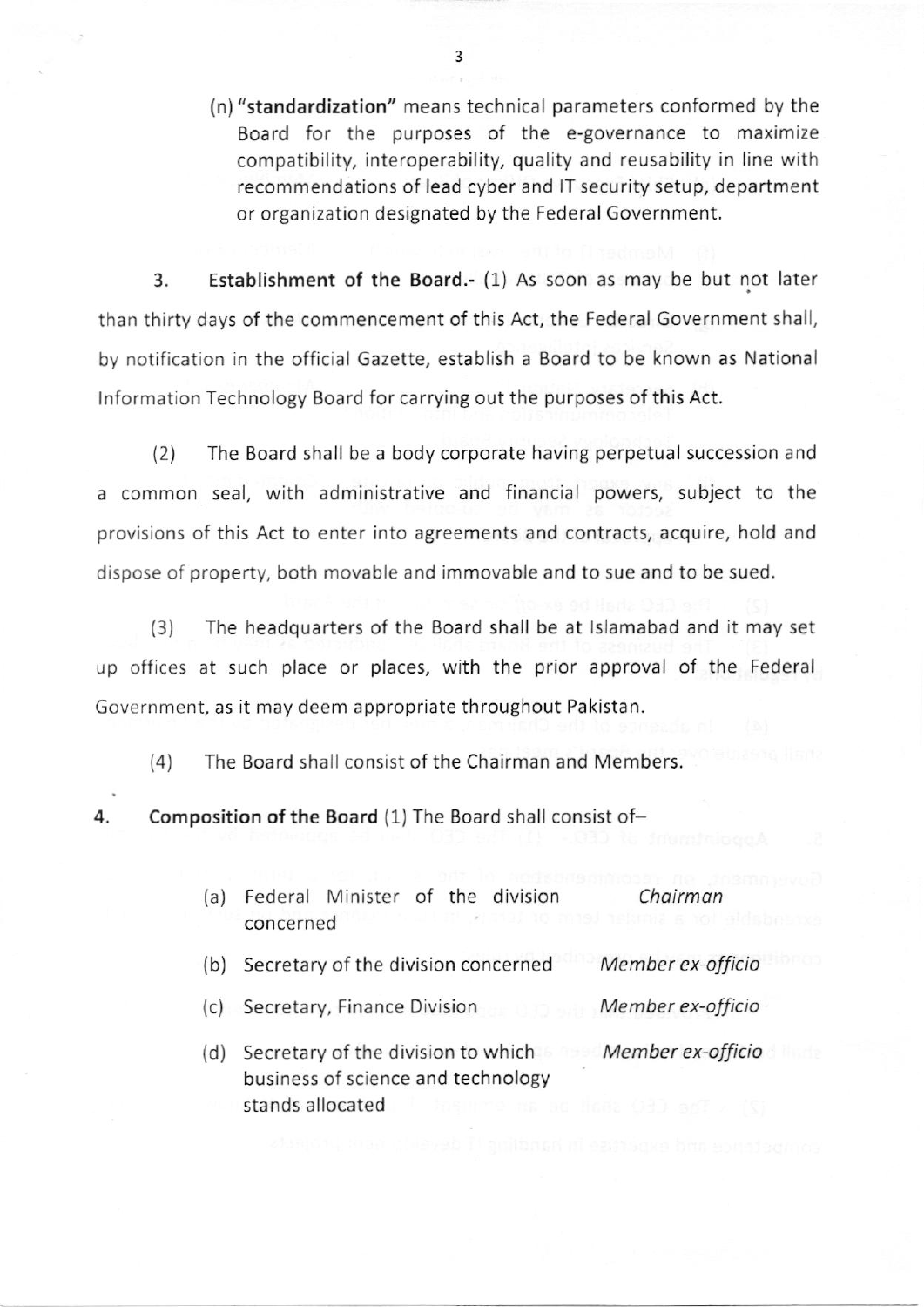| (e) | Chief Executive Officer of Board                                                              | Member ex-officio |
|-----|-----------------------------------------------------------------------------------------------|-------------------|
| (f) | Member IT of the division to which<br>business of IT stands allocated                         | Member ex-officio |
| (g) | Director General (Technical), Inter-<br>Services Intelligence                                 | Member ex-officio |
| (h) | Secretary, National<br>Telecommunication and Information<br><b>Technology Security Board</b>  | Member ex-officio |
| (i) | any expert from public or private<br>sector as may be co-opted with<br>approval of the Board. | Co-opted members  |
|     |                                                                                               |                   |

4

(2) The CEO shall be ex-officio secretary of the Board.

(3) The business of the Board shall be conducted as may be prescrihed by regulations.

(4) In absence of the Chairman, a member designated by the Chairman shall preside over the Board's meetings.

5. Appointment of CEO.- (1) The CEO shall be appointed by the Federal Government, on recommendation of the Board, for a term of three years extendable for a similar term or terms, in such manner and on such terms and conditions as may be prescribed by rules:

Provided that the CEO appointed prior to commencement of this Act shall be deemed to have been appointed under this Act.

(2) The CEO shall be an eminent IT professional of known integrity, competence and expertise in handling lT development projects.